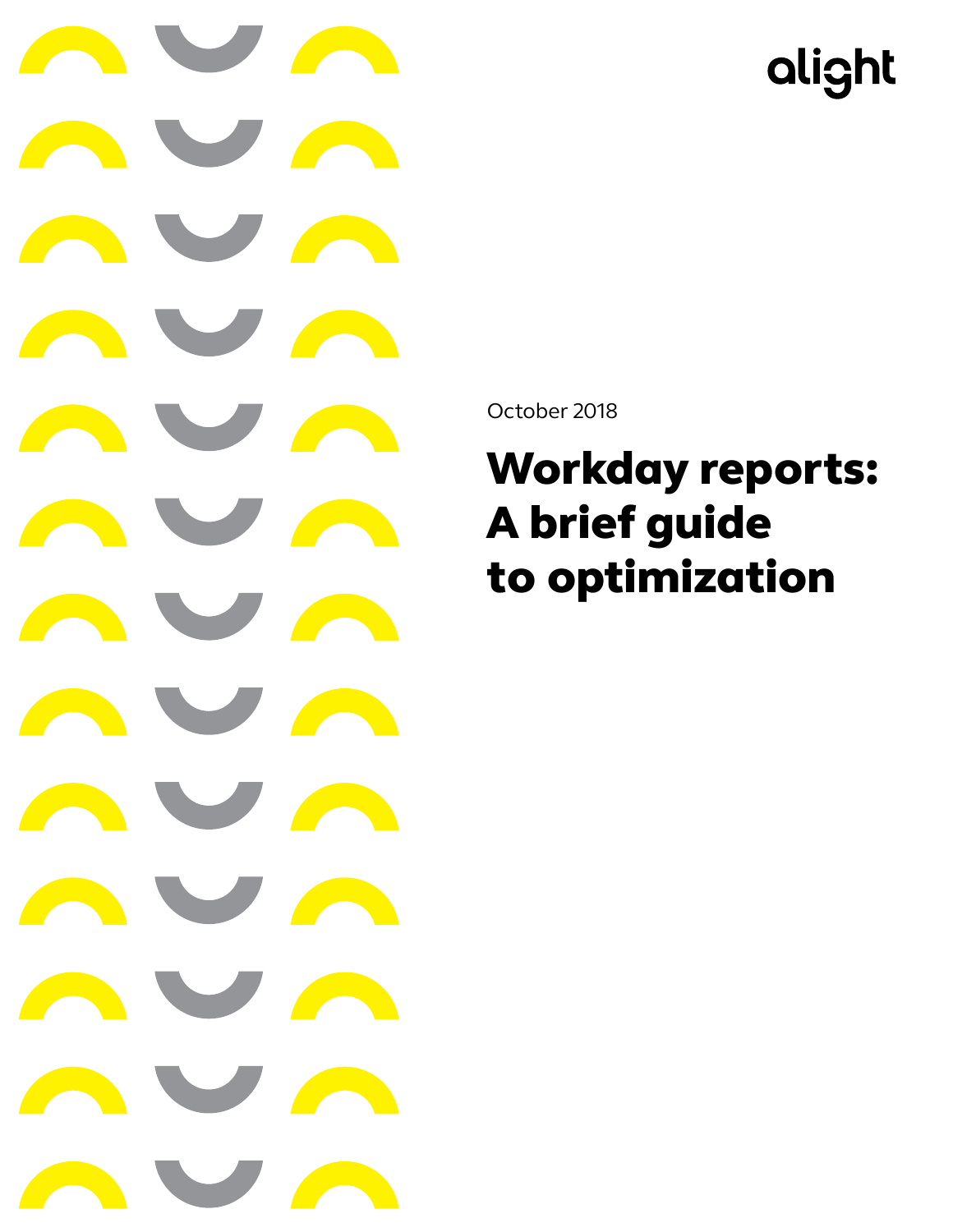#### Authors

**Stephan Dolan** Technology Leader – AMS **Scott Winn**

Workday Manager – AMS

**Kaarthik Arumugam** Workday Senior Consultant – AMS

Reports in Workday are critical. They're a gateway across the organization to information that's stored and secured in Workday. This is where:

- Employees see personal information, as well as time entries and approvals.
- Managers can check open or closed job requisitions.
- Payroll administrators review payroll records for validation.
- System administrators extract records for use by vendors leveraging flat files or APIs for use by external systems.

Creating reports in Workday can be a fairly straightforward task but it is critical that the report be efficient and not overly complex. Optimizing reports during the initial phases of report writing will allow for expected results to be returned in the least resource intensive and quickest way possible. Inefficient reports can result in incorrect or incomplete data being returned and/or long running reports that can impact overall tenant performance.

There are some essentials to consider in building a custom report or managing a standard report. These include a strong understanding of the domain and the functional requirements to limit the data being returned. Knowledge of the Primary and Relational Business Objects will limit the number of database reads. And finally, an understanding of how to: leverage index data sources, to optimize calculated fields, to implement static fields, to run report log validation and to execute performance tuning.

See below for a brief review of each of these topics, as well as a case study on reducing report runtime from over 6 hours to 1.5 hours.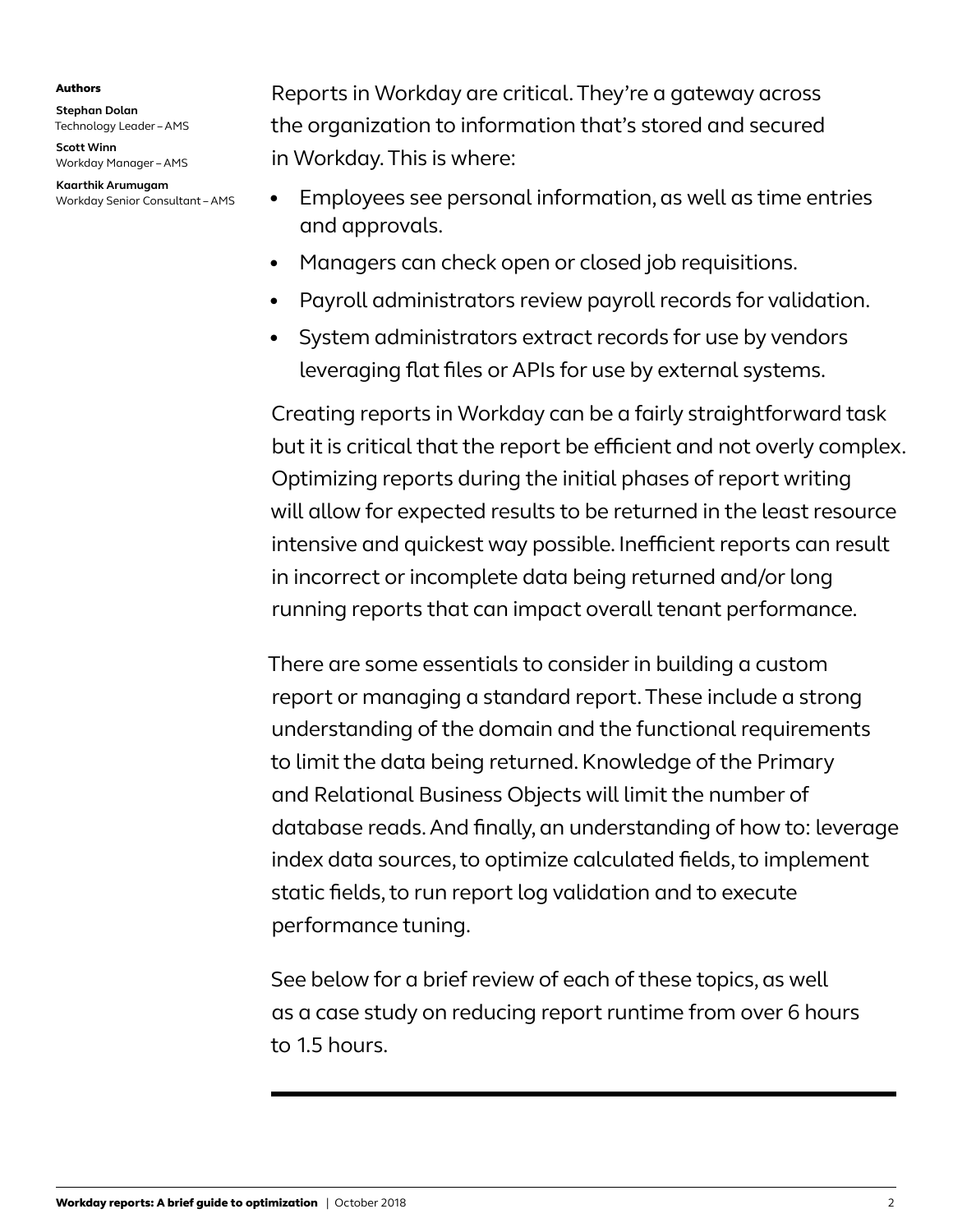## Optimization factors

Here are the top five factors affecting report performance, along with recommendations for building or modifying reports for improved efficiency and runtimes:

- **1. Data source:** This is the critical factor in report runtime and performance. Try to select an indexed data source with predefined data source filters and built-in prompts. Use of reporting and analytics driven data source without comprising information extract. This will enable quick data retrieval and small data subset extraction, resulting in faster report runtime.
- **2. Filter conditions:** Order report filters such that the first filter reduces the data set by the maximum number of rows. Continue selecting subsets in this way until the last filter. This will ensure that each filter will operate on fewer records and enhance the speed of the report. Look for ways to include global static or audit fields in the report so the search works efficiently via cache mechanism and avoid objecttype fields.
- **3. Fields:** Always use simple fields as the first column in the report rather than object-type fields. Select related business object fields that result in the least number of records without compromising performance while meeting the business need. Be cautious with the number and complexity of calculated fields. Review alternative transformations, if required.
- **4. Sort:** Sort on simple field types if necessary and avoid sorting on object field types. Also consider using alternate frameworks and approaches to group by, leveraging mathematical computations or sorting instead of performing it during report execution.
- **5. Security:** This affects the performance of user-defined reports. Since security is applied at the field and data levels, the more fields with complex security there are, the longer it will take the report to process.

# Performance tuning

From start to finish, these three steps will help you tune up:

- **1. Identify:** Configure report logs for the selected reports in lower tenants. This will help you understand the time footprint regarding total execution, initialization and data retrieval, sub report invocation, filtering, sorting, grouping, field access and processing. Use customer logs (performance data), support logs (additional performance drivers) and internal logs (technical specifications for developers) to get data retrieval statistics. By collecting and reviewing these data points, you can recognize the access models, design approaches, delays and preferable optimization techniques.
- **2. Choose:** To improve report runtimes, review and use available index data source and associated business objects. See 'Index considerations' below for a synopsis of the need to index, the advantages of it—and the potential problems if used incorrectly.
- **3. Deploy:** Tune custom filters, sub-filters, data source filters and built-in prompts to optimize overall report efficiency. Ensure that the first column in the field or filter is static (not an object type). When additional data is retrieved with internal reference and pointers, actionable fields can affect performance. Use sorting, if possible, in studio instead of in reports. In this way, it can be performed much quicker on a limited number of records.







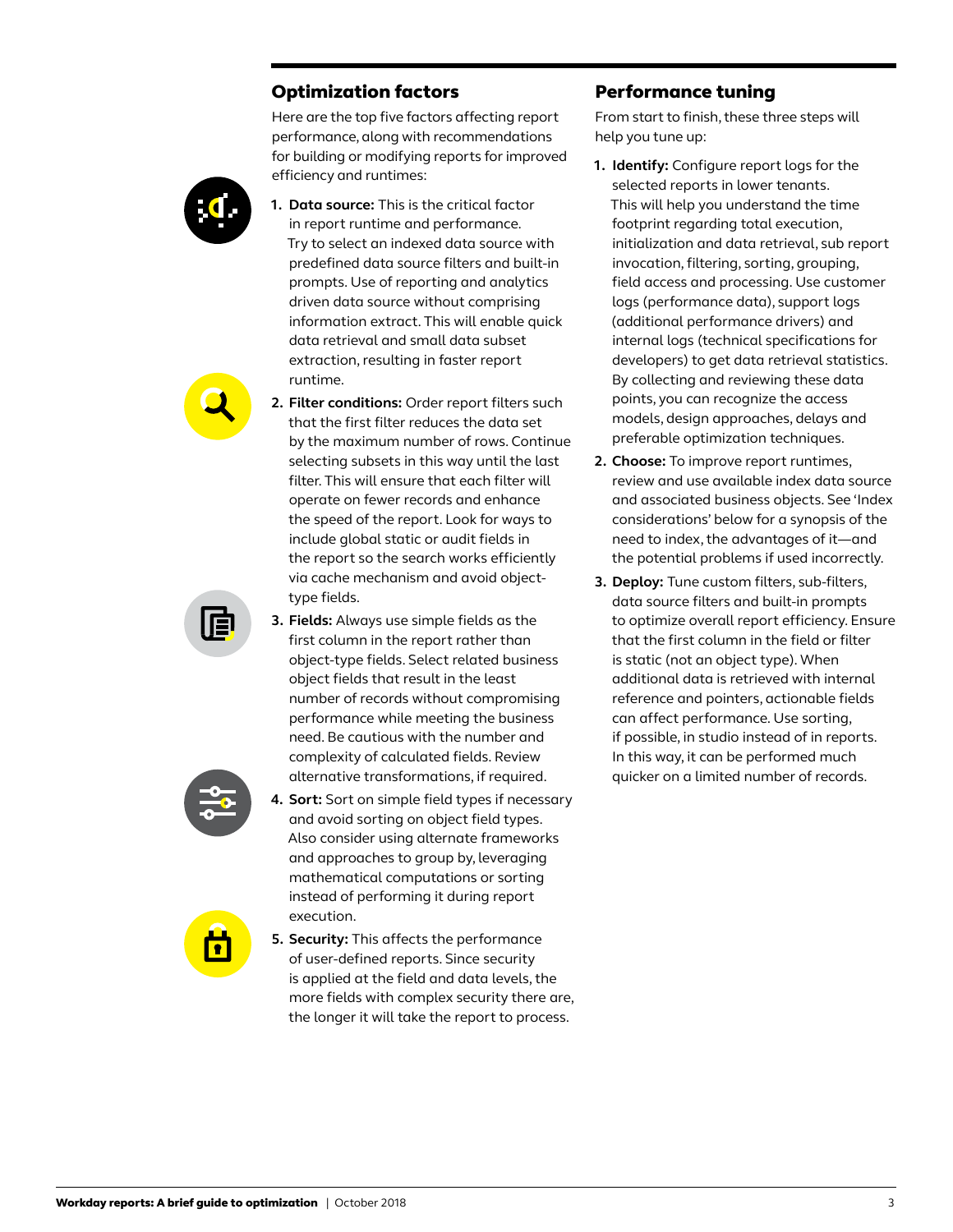#### Index considerations

Indexing is a key strategy to retrieve information quickly and efficiently. It scans and identifies required records using optimal search patterns with pointers and stored index values. Workday standard data source, which results in large dataset extracts, might cause delay, so take care in selecting the data source that will result in fewer but necessary results.

Workday supports indexing using indexed data source. It optimizes search and data retrieval, better aggregation and filtering on large datasets. It also contains predefined security-enabled data source filters that work more efficiently compared to normal report filters. It can be challenging to identify these data sources and fields, but it can pay off.

Consider these factors in retrieving results from a query index: It won't handle noneffective dated fields. It secures results. And it minimizes returns that require a functional information review. Custom data source, introduced in Workday 29, takes this approach further.

Custom multi-level calculated fields with index data source can be powerful, but they can affect performance if you don't take proper design and technical considerations into account.

## Making it real

The customer was using Workday's report writer to build time entry and time-off data for current and retroactive period changes. The report had custom calculated fields, filters, sub-filters and prompts. The report was scheduled to extract data every week for a maximum biweekly period. A studio integration called the RaaS service was used to get the Workday XML and transform it to the clients required file format.

#### **Source:** Workday

**Target:** External application **Report population:** 150,000 employees **Record size:** 1 million rows approximately **Tool:** Report writer

#### **Problem:**

As the data volume increased, the time it took to complete reports gradually increased from 30 minutes to a couple of hours. It eventually errored after hitting six hours of runtime after a few months.

#### **Troubleshooting:**

A Workday case was created. We partnered with the customer to offer a number of options, including the creation of a new data source, tuning of calculated fields and sorting of the report outputs. None, however, seemed likely to result in a quick turnaround or fix.

#### **The fix—Report tuning:**

The performance tuning methodology mentioned above was followed to identify the problems. Then, the appropriate data model was selected and the required fixes were deployed. As a part of the identification process, report logs were enabled and data pattern, including functionality, was studied. Impacted areas and processing were analyzed to resolve threads that were consuming the long runs. As a next step data source, available primary business objects and related business objects with data source filters and built-in prompts were compared and carefully selected. Functional requirements were reviewed and data elimination conditions were tuned to improve runtime. The fix was deployed leveraging available data source filters (instead of in conjunction with custom filters), enabled built-in prompts, included a new global static field that uses cached data and finally rearranged the filter sequence to enhance data retrieval process.

#### **The result:**

**Report runtime was optimized from over 6 hours to 1.5 hours in production.**